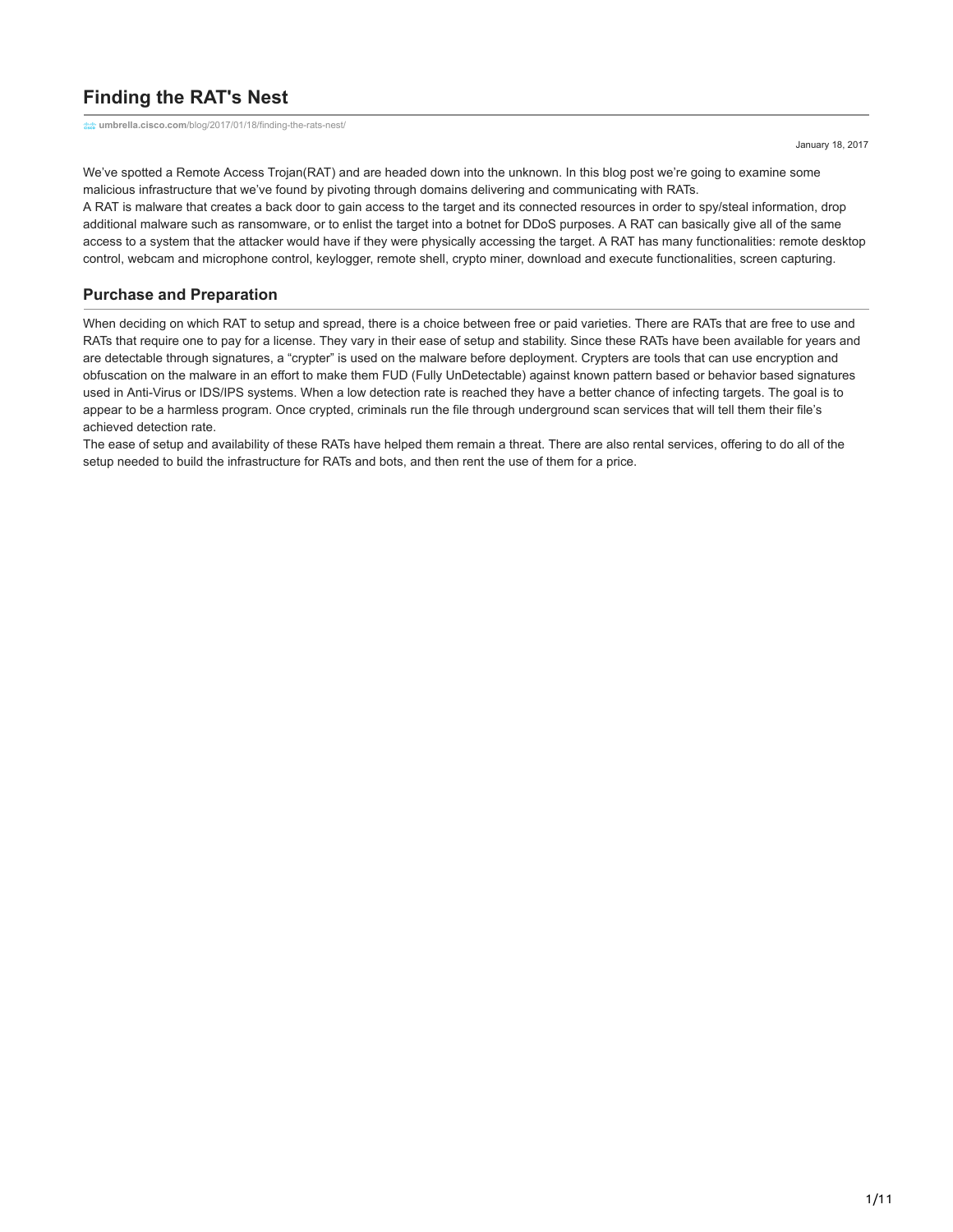Advertisement for RAT and Botnet Setup Services

Advertisement for RAT and Botnet Setup Services

LuminosityLink is widely considered by some cyber criminals to be one of the best RATs. When searching for only one AV signature from [Malwarebytes](https://www.malwarebytes.com/), Backdoor.LuminosityLink, in [Virustotal](https://www.virustotal.com/) with a First Submission date of the last 30 days; there were 147 *new* submissions. On our resolvers, we see active traffic to the Command and Control (C2) panels and infrastructure behind these RATs.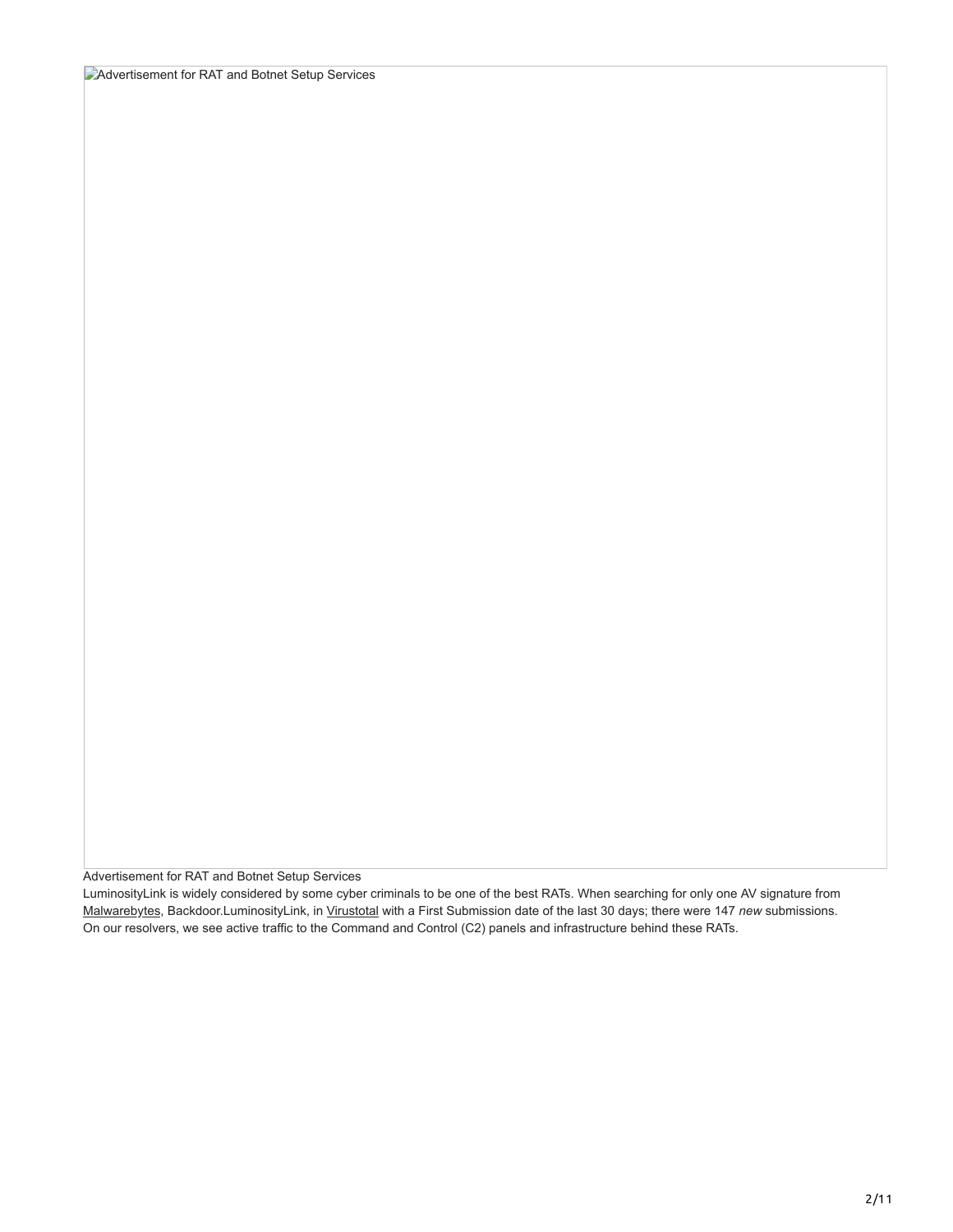LuminosityLink Let's investigate some infrastructure around this paid RAT, LuminosityLink.

#### **In The Wild**

LuminosityLink is seen here dropped from this site, *http://onsitepowersystems[.]com/invoice86291320[.]zip*, which appears to be exploited with the C99 Shell. The delivery method is a bit.ly link leading to the zip file at *onsitepowersystems[.]com*. The C2 communications are at *191.101.22[.]47*.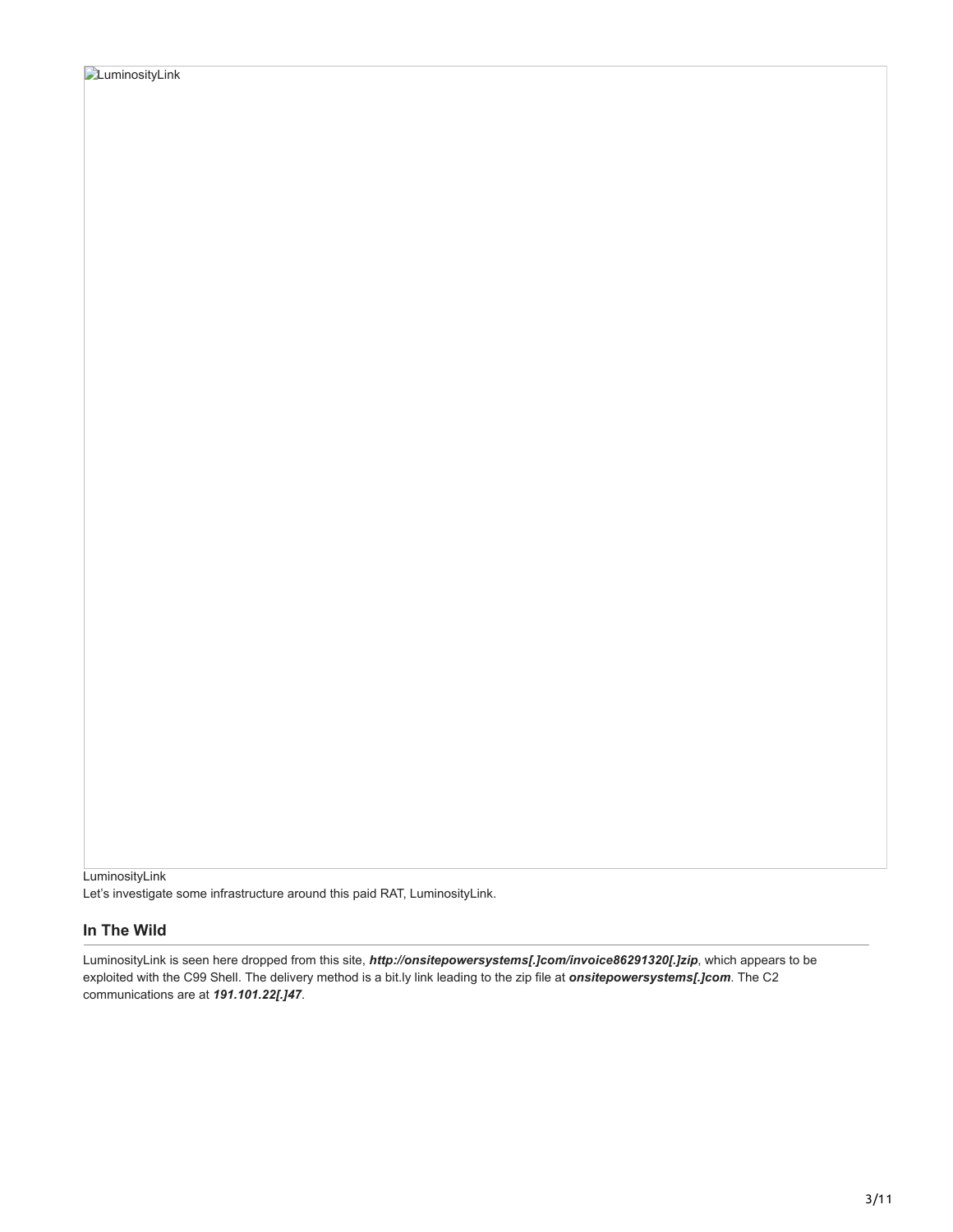LuminosityLink ZIP on compromised website

The bit.ly link as well as the *onsitepowersystems[.]com* zip file are still active at the time of this analysis.

As a side note, OpenDNS offers the optional filtering of the [URL Shortener category](https://umbrella.cisco.com/blog/new-content-filtering-url-shortener) on your network. While URL shorteners are not malicious by design, removing access to them can help protect your users from clicking on links that will redirect them to unexpected places.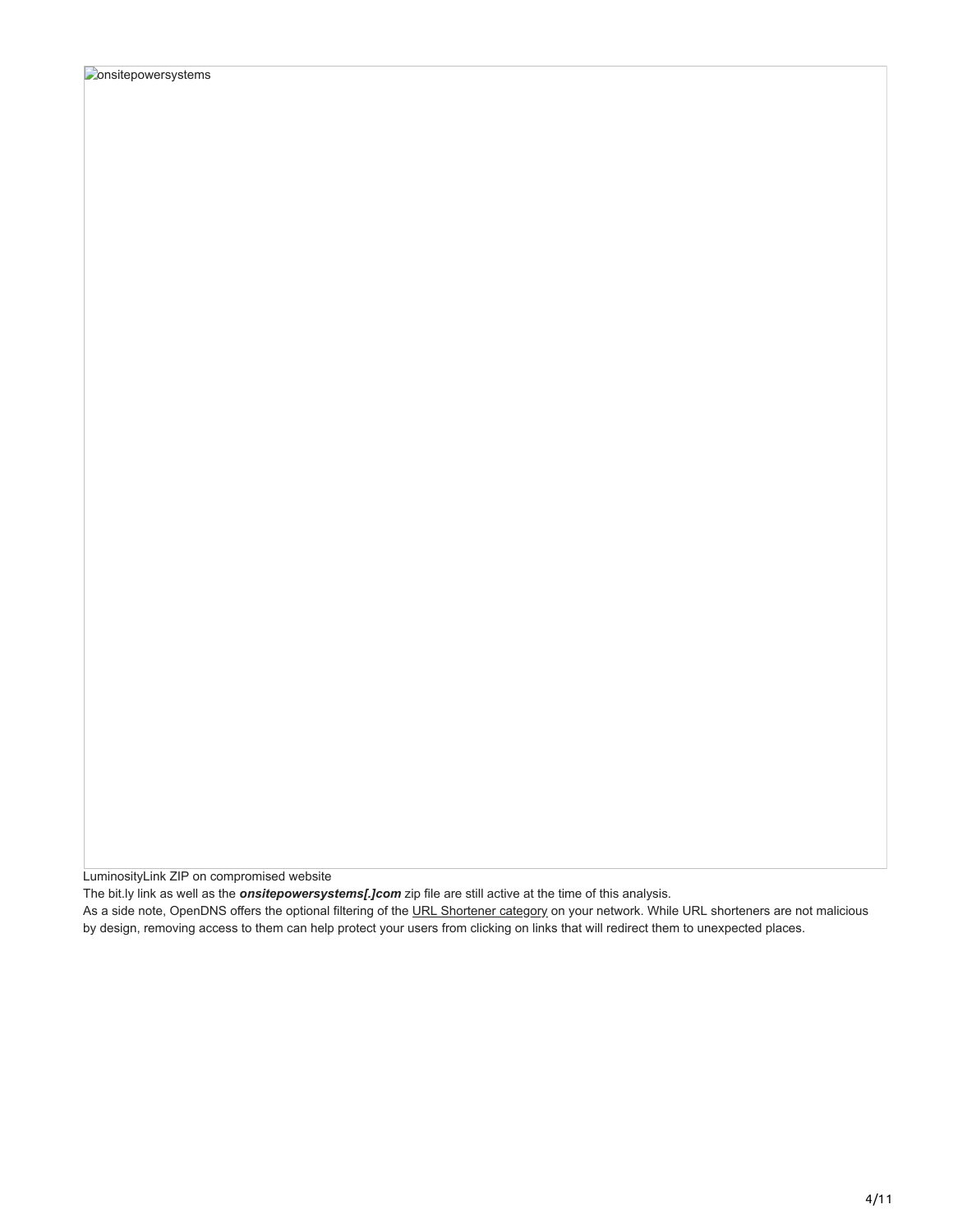**Bit.ly redirect to LuminosityLink download** 

Bit.ly redirect to LuminosityLink download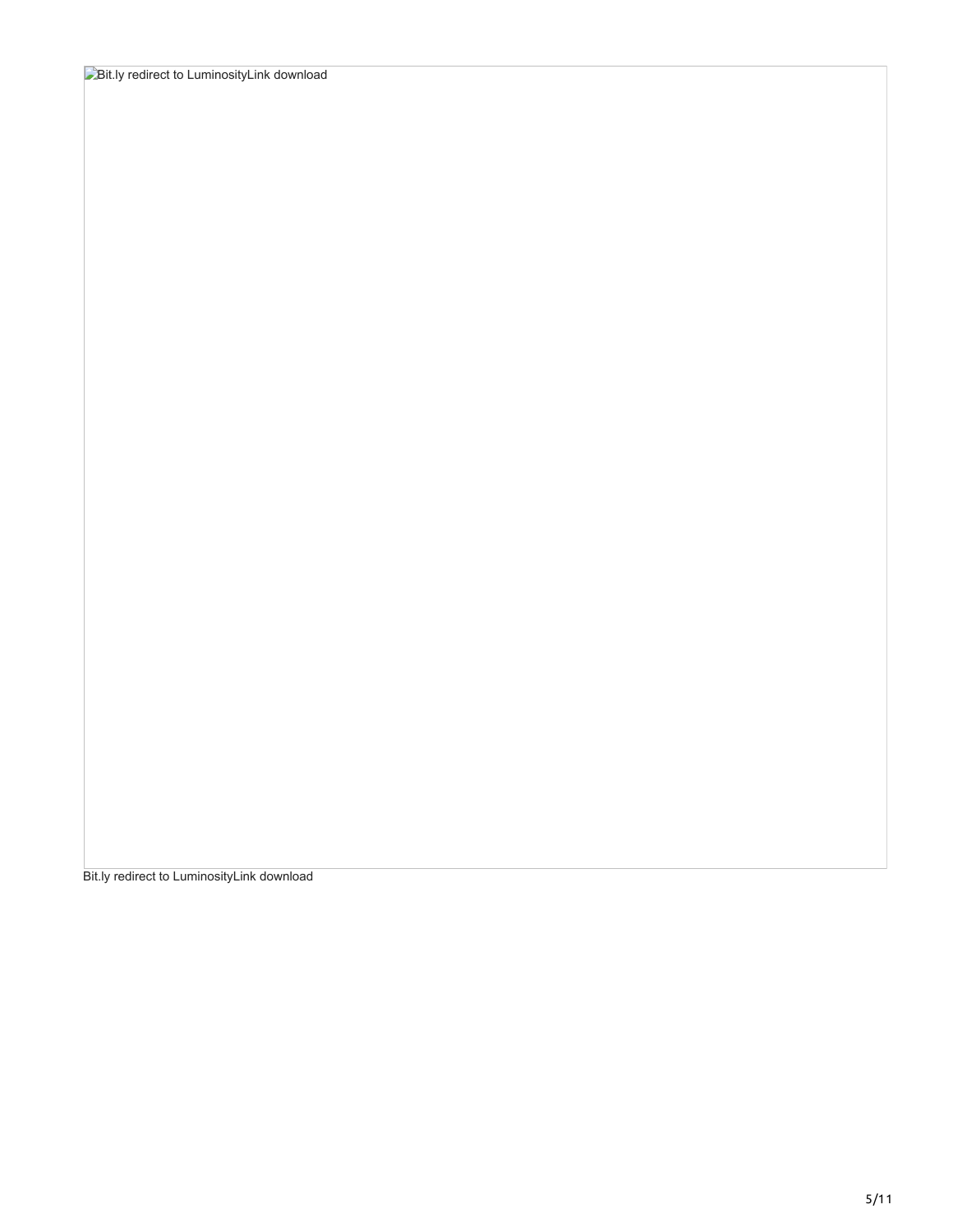**LuminosityLink Executable** LuminosityLink Executable

*Above sample 083bb90a33710585883ae6bbb7f36437c083a5d889a3e4e3994955a53bfa1be0*

# **On and On…**

Here are a few more C2 panels and associated traffic we've recently seen coming through our resolvers.

*thevm2[.]biz* and *blackhills[.]ddns[.]net* 

*thevm2[.]biz*– C2 panel for VM-ZeuS aka KINS (malware that was part of [Avalanche](https://www.us-cert.gov/ncas/alerts/TA16-336A)) seen with traffic from a LuminosityLink sample and domains associated with Ramnit (a banking trojan).

This RAT is dropping additional malware; utilizing it's download and execute functionality.

*0247b0ecbf6069e38e772ef546e63c46262cc77efe5d004a3ec516baf0e74d87*

*1ae134e146c43891a6e28d917d9cfcf32bb0ff435051261462b57181320b992a*

*ac3ade715adafa5784c43f407843bf8889e7c97c4e62239c1b22f07aab2920c9*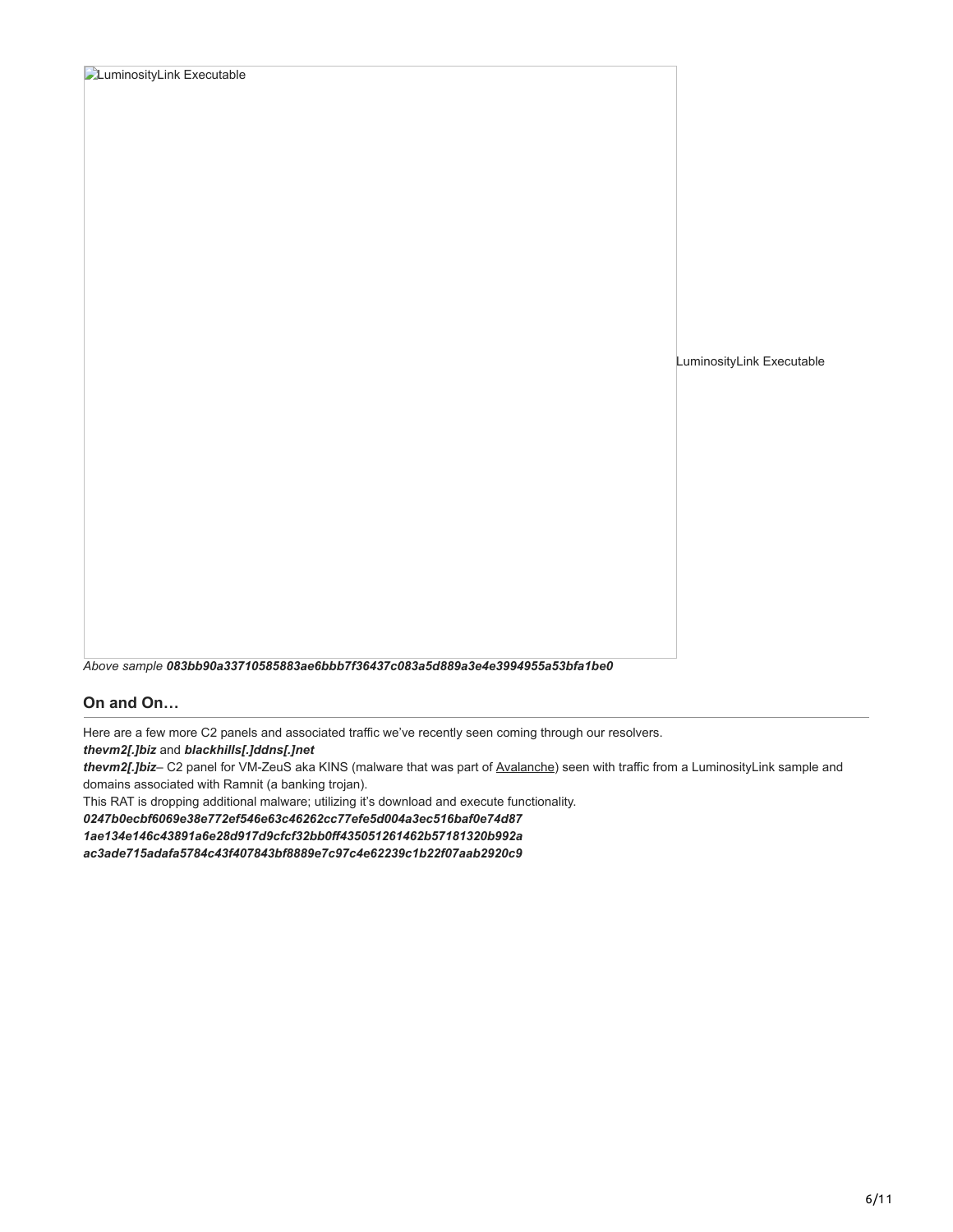thevm2[.]biz

### **D**<br>VM-ZeuS

VM-ZeuS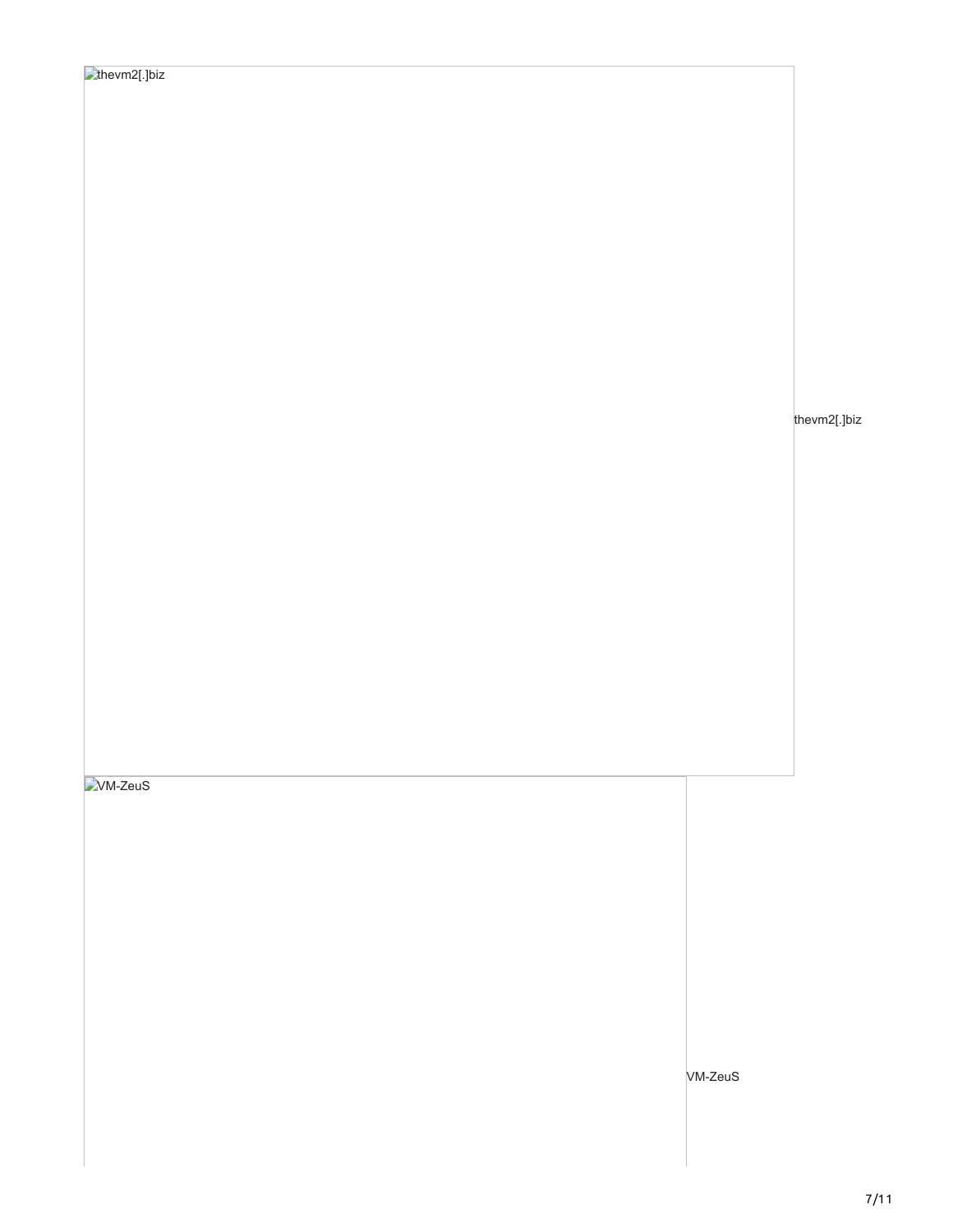**T**Traffic seen on OpenDNS resolvers

Traffic seen on OpenDNS resolvers The email address *nie0461@gmail[.]com* is the registrant for *thevm2[.]biz* and the following domains. *marciaguthke[.]com email-hosting[.]us*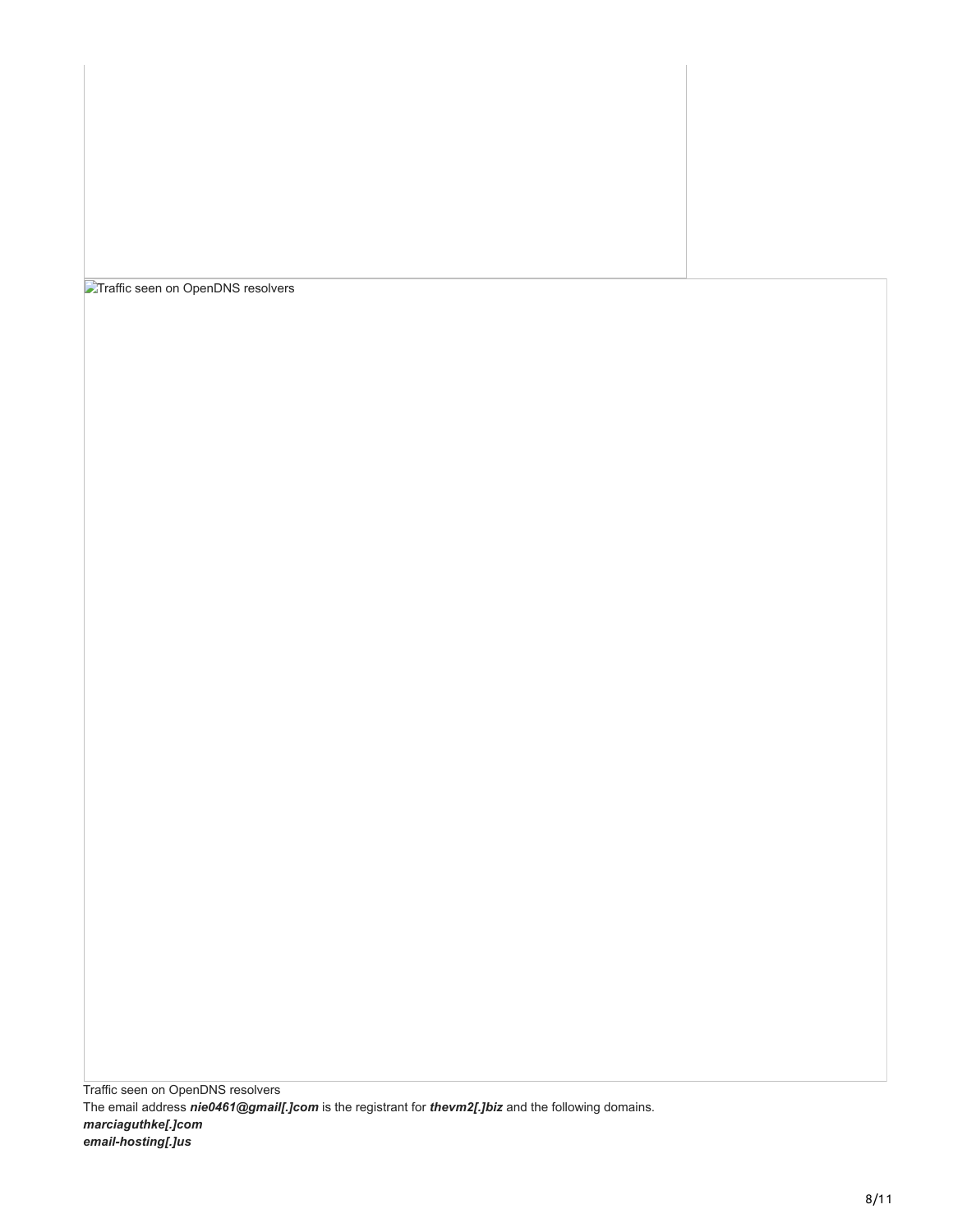*emailhostings[.]in myvm2[.]biz thevm2[.]biz vm2online[.]biz* We're blocking *hackcom[.]org* which has the nameservers that are hosting these panels currently, and hosted some in the past. Pivoting through these registrant's domains, we find more malicious infrastructure. *vm2online[.]biz* – more panel configs

| wm2online[.]biz |                 |
|-----------------|-----------------|
|                 |                 |
|                 |                 |
|                 |                 |
|                 |                 |
|                 | vm2online[.]biz |
|                 |                 |
|                 |                 |
|                 |                 |
|                 |                 |
|                 |                 |
|                 |                 |

*marciaguthke[.]com* – redirected to a fake Microsoft support page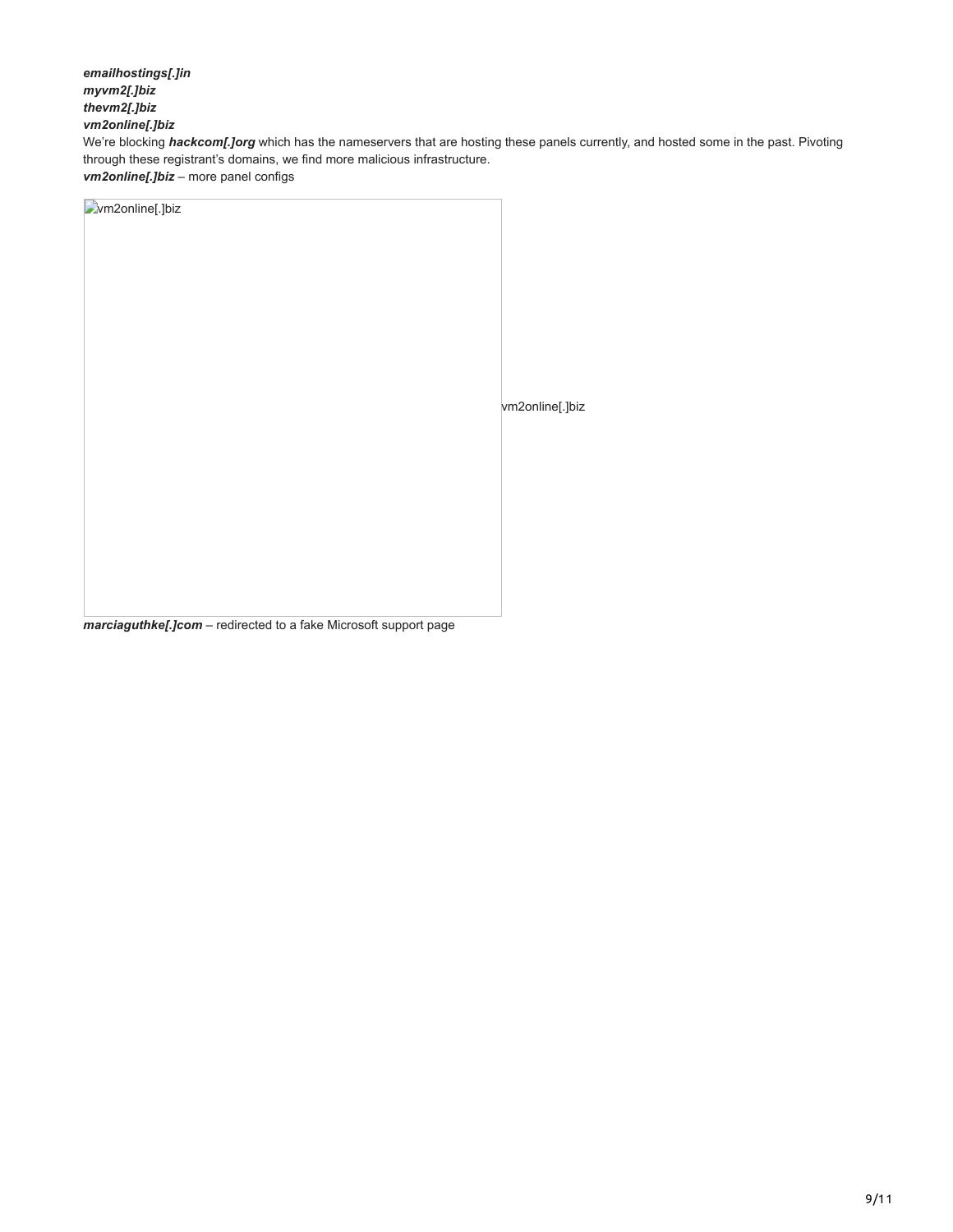Fake Support

This domain *virus-os-77h7ft[.]pw* is hosted on *192.111.155[.]6*, which hosts tons of fake AV support domains. By blocking this IP address, we prevent access to all of these domains.